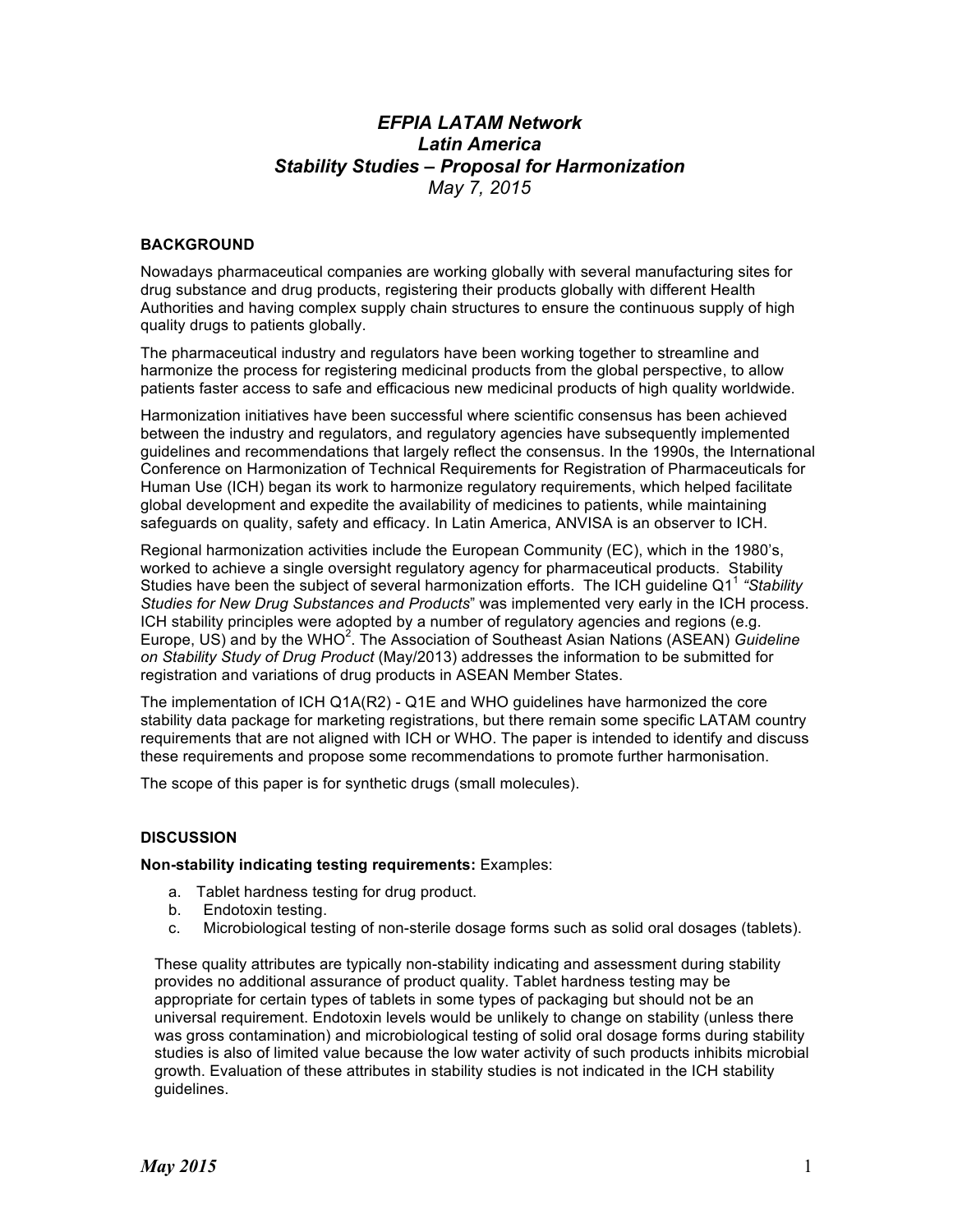**Specific formatting requirements**: country-specific requirements create complexity without improving the quality of the study or the product. Examples:

- a. Specific form for the MOH to be able to find the information requested,
- b. All cells or spaces to be completed, tables with blank cells are not accepted,
- c. Commonly used expressions of acceptance criteria such as "pass" or "similar" are not accepted.

**Signed, notarized, legalized original documents:** The requirement for signed or legalized documents does not increase assurance of product quality or veracity of data. Such requirements increase the regulatory burden by adding complexity and delays to the submission process and are not aligned with ICH expectations.

## **Number of batches / matrixing and bracketing:** Examples:

- a. Some countries require 3 batches for reconstituted product while ICH indicates 2 batches.
- b. To support technical variations, the requirement is for 3 batches, typically not allowing bracketing or reductions in number of lots based on established scientific principles (International guidelines require 1 or 2 batches depending on type of change).
- c. Regarding APIs, stability is to be done with 3 full production batches per strength. For example: if there are 2 API sources and 1 strength, a total of 6 batches will have to be placed on stability.

API sources are evaluated and qualified by the manufacturer in the DP manufacturing process to demonstrate equivalency. The requirement to submit 3 batches of DP stability data using each API source is not aligned with ICH expectations. This requirement can delay access to new medicines by requiring specific additional stability studies or, if only one API source is registered, decreases sourcing flexibility with increased potential for drug product shortages.

Matrixing and bracketing in stability studies is permitted by ICH guidelines.

#### **Site specific stability:**

Some countries request that the stability study be done in the final packaging site. The requirement for packaging site-specific stability studies is not scientifically justified because the processes, including the packaging operations, are validated and shown to be equivalent, and therefore the location of the packaging operation is not relevant. The primary packaging operation is controlled through adherence to cGMP, and is inspectable,

Stability is a function of the product and primary package. Companies use a matrix of API and final product manufacturing sites to ensure continuity of supply in the event a specific site encounters challenges which may temporarily or permanently inhibit their ability to produce and/or release API and finished products meeting all GMP and quality requirements. The requirements for non- ICH aligned stability precludes companies manufacturing for a global environment from using the same supply chain flexibility, processes and procedures for all countries.

**Local shelf-life stability:** ongoing stability has to be done in some countries. Examples:

- a. If the primary packaging is done in the country, it will require local stability.
- b. The company must perform local stability on the first 3 batches and also submit the batches for verification testing to the authority before marketing of the product.
- c. For imported products, either in bulk or in primary package, the follow-up stability studies must be carried out in the country.

As stated above, the requirement for local stability does not add scientific value to the review process since the processes have been validated to be equivalent.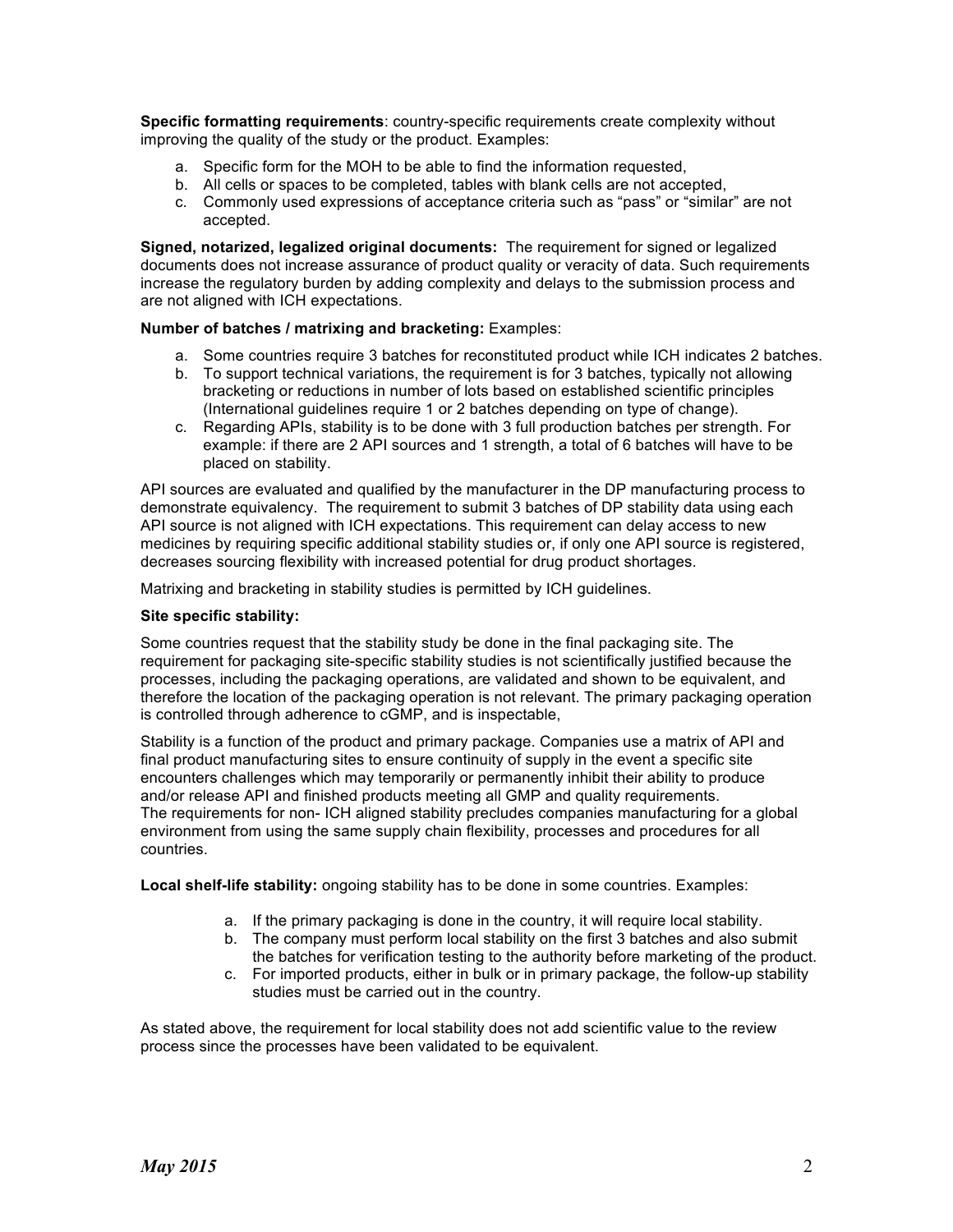#### **Other product related data/local requirements:** Examples:

- a. Batch related data for excipients, Certificates of Analysis (CoAs) for excipients that were used in drug product batches under stability studies.
- b. Standard deviation for each time point.
- c. Dissolution result for each tested sample (individual result) at each tested frequency for each batch.
- d. Raw data must be presented
- e. Provision of chromatograms, including the chromatograms of the API and reference standard, used for the manufacturing and testing of that DP respectively.
- f. Must provide DP sample chromatograms for each of the (e.g.) 3 batches on stability, at each time point or at the starting and final time points.

This information (excipient CoA, standard deviations, individual results, raw data, chromatograms) is available at inspection and inclusion in the dossier adds no value to the review process or increase assurance of product quality. It does increase the documentation burden for both the applicant and the reviewer and these requirements are not aligned with ICH.

#### **Lack of harmonized stability requirements for post-approval changes (PAC):** Examples:

- a. Require full long term stability data package (all stability timepoints, e.g. 0, 3, 6…months), and will not accept accelerated stability only.
- b. Require data for 50% of the proposed shelf-life, e.g. if asking for 24 month expiry date, 12 months of data have to be presented.

This lack of harmonization results in prolonged approval timelines, and companies need to consult widely varied, country- or region-specific guidelines.

## **RECOMMENDATIONS/PROPOSALS**

- 2. Adoption of **ICH/WHO stability recommendations** across the region. The adoption of internationally accepted, harmonized guidelines in lieu of country-specific stability requirements would facilitate access to new medicinal products.
- 3. Encourage **science- and risk-based approaches** to stability studies:
	- a. Avoid rigid requirements for defined numbers of batches in stability studies and allow matrix and bracketing approaches.
	- b. Accept the use of scientifically-based predictive models to statistically justify proposals for adequate shelf-life, including API retest period. This will reduce the need to submit shelve-life extensions and re-labelling and facilitate access to medicinal products.
	- c. Adopt flexible approaches to the interpretation of stability requirements need to support the assurance of product quality, instead of employing a standard set of tests for different dosage forms. For example, a science- and risk-based evaluation of the impact of a proposed change to the manufacturing process/synthesis route/formulation/packaging on the stability related quality attributes, (SRQAs) or ideally the shelf-life limiting attributes (a sub-set of the SRQAs) could conclude that no, or limited, stability studies are required. If the changes may potentially affect the SRQAs, then science- and risk-based approaches could be used to determine what testing is needed to assess/ confirm stability performance. (Reference Colgan et.al<sup>3</sup>)
	- d. Consider aligning the stability requirements to support post-approval changes with those defined in other regulatory frameworks (e.g. EU guidelines  $4.5$ ).
	- e. Eliminate or reduce the requirements for site specific stability if none of the stability related quality attributes have changed in batches produced at the new site.